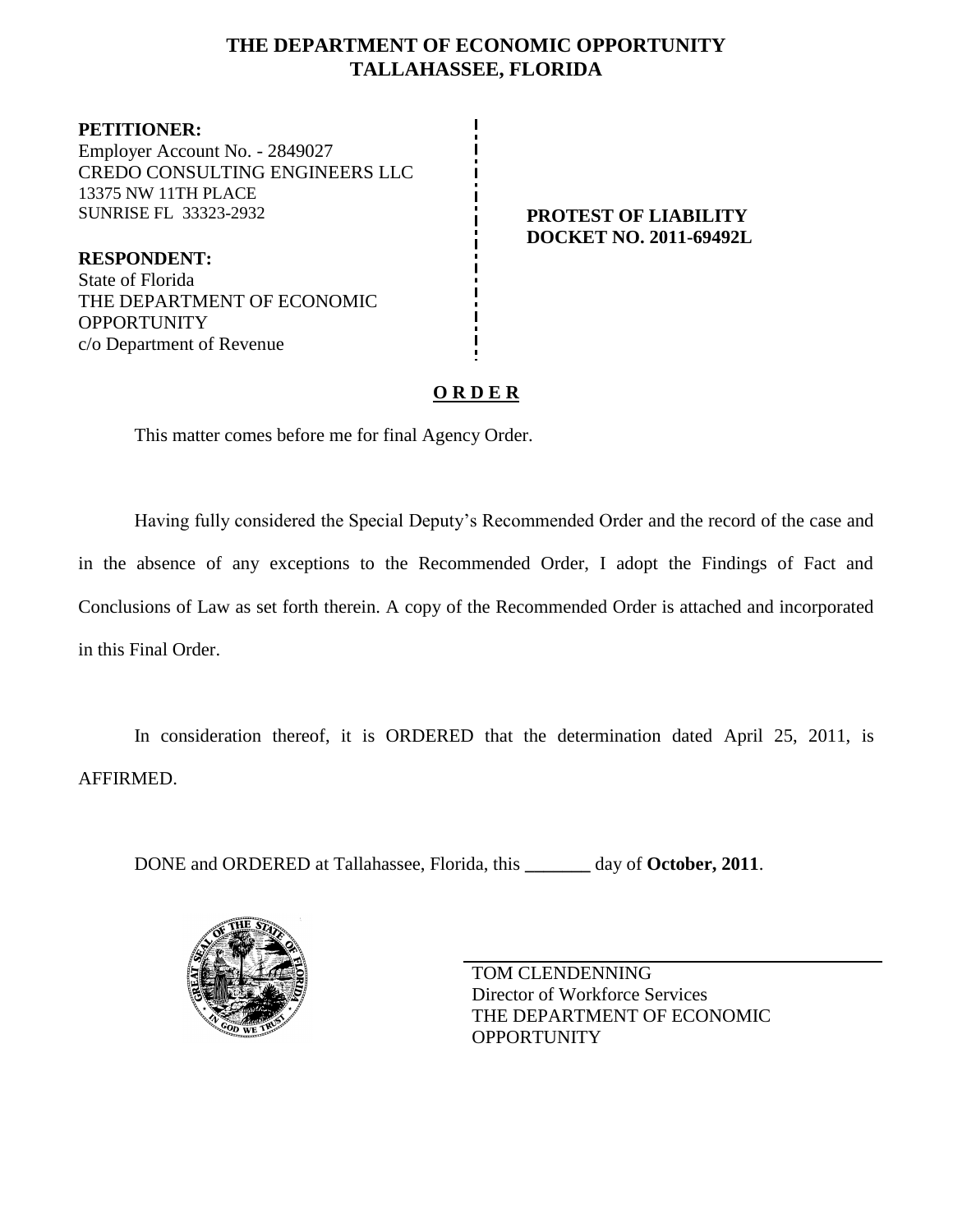### **AGENCY FOR WORKFORCE INNOVATION Unemployment Compensation Appeals**

MSC 344 CALDWELL BUILDING 107 EAST MADISON STREET TALLAHASSEE FL 32399-4143

#### **PETITIONER:**

Employer Account No. - 2849027 CREDO CONSULTING ENGINEERS LLC 13375 NW 11TH PLACE SUNRISE FL 33323-2932

#### **PROTEST OF LIABILITY DOCKET NO. 2011-69492L**

#### **RESPONDENT:** State of Florida

Agency for Workforce Innovation c/o Department of Revenue

# **RECOMMENDED ORDER OF SPECIAL DEPUTY**

TO: Deputy Director, Director, Unemployment Compensation Services Agency for Workforce Innovation

This matter comes before the undersigned Special Deputy pursuant to the Petitioner's protest of the Respondent's determination dated April 25, 2011.

After due notice to the parties, a telephone hearing was held on July 19, 2011. The Petitioner's president appeared and testified at the hearing. The Joined Party appeared and testified on his own behalf. A tax specialist II appeared and testified on behalf of the Respondent.

The record of the case, including the recording of the hearing and any exhibits submitted in evidence, is herewith transmitted. Proposed Findings of Fact and Conclusions of Law were received from the Petitioner.

#### **Issue:**

Whether services performed for the Petitioner by the Joined Party as a designer/drafter/mechanical engineer constitute insured employment, and if so, the effective date of liability, pursuant to Section 443.036(19), 443.036(21); 443.1216, Florida Statutes.

#### **Findings of Fact:**

- 1. The Petitioner is a limited liability company formed in March 2007, for the purpose of running an engineering business for architecture and construction.
- 2. The Joined Party provided services for the Petitioner from January 10, 2010, through December 30, 2010. The Joined Party began working on a part time basis during which time the Joined Party had a second job. The Petitioner offered a full time position to the Joined Party on April 22, 2010. The Joined Party accepted the full time position and quit his other job.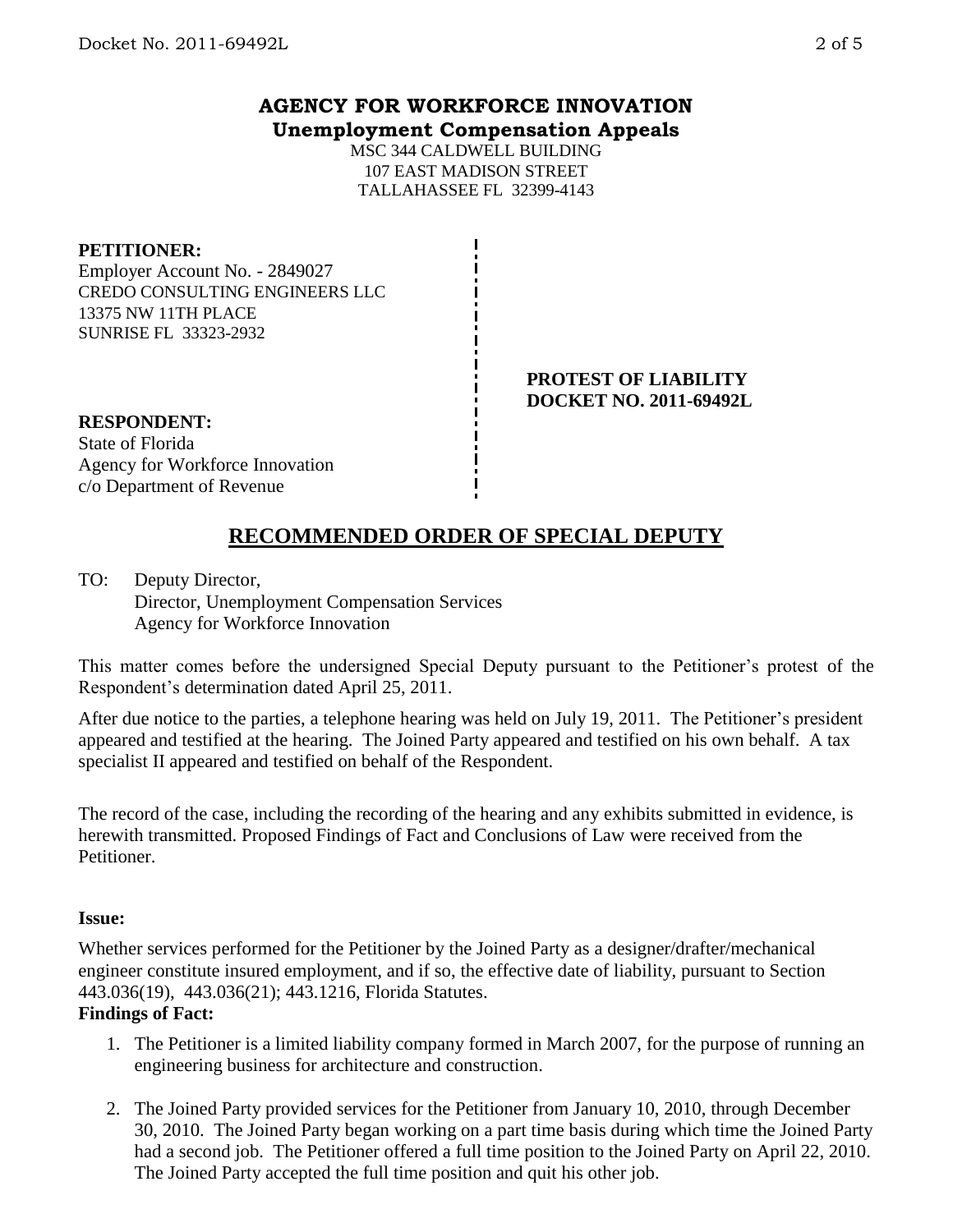- 3. The Joined Party was responsible for design work, drafting, and mechanical engineering. The Joined Party would meet with clients and perform the necessary work. The Petitioner would check completed plans, returning them for corrections or revisions if needed.
- 4. The Joined Party was required to report to the Petitioner's place of business from 8am through 6pm, Monday through Friday.
- 5. The Joined Party was provided a cubicle, computer, and software by the Petitioner. The Petitioner provided a company credit card to the Joined Party to cover expenses. The Petitioner covered the Joined Party's gas expenses and any travel expenses. The Petitioner booked any airline tickets needed by the Joined Party for travel. The Petitioner provided business cards to the Joined Party. The business cards had the company logo, as well as the Joined Party's name. The Petitioner provided a company email address to the Joined Party.
- 6. The Joined Party was paid \$3200 per month through bi-weekly checks. The Joined Party had two paid holidays.
- 7. The Petitioner provided the Joined Party with a daily to do list with information on what tasks needed to be accomplished that day.
- 8. The Petitioner warned the Joined Party about speaking without proper respect within the workplace. The Petitioner subsequently discharged the Joined Party for reported disrespectful talk. The Petitioner provided the Joined Party with \$500 through a company check subsequent to the Joined Party's discharge.

#### **Conclusions of Law:**

- 9. The issue in this case, whether services performed for the Petitioner constitute employment subject to the Florida Unemployment Compensation Law, is governed by Chapter 443, Florida Statutes. Section 443.1216(1)(a)2., Florida Statutes, provides that employment subject to the chapter includes service performed by individuals under the usual common law rules applicable in determining an employer-employee relationship.
- 10. The Supreme Court of the United States held that the term "usual common law rules" is to be used in a generic sense to mean the "standards developed by the courts through the years of adjudication." United States v. W.M. Webb, Inc., 397 U.S. 179 (1970).
- 11. The Supreme Court of Florida adopted and approved the tests in 1 Restatement of Law, Agency 2d Section 220 (1958), for use to determine if an employment relationship exists. See Cantor v. Cochran, 184 So.2d 173 (Fla. 1966); Miami Herald Publishing Co. v. Kendall, 88 So.2d 276 (Fla. 1956); Magarian v. Southern Fruit Distributors, 1 So.2d 858 (Fla. 1941); see also Kane Furniture Corp. v. R. Miranda, 506 So.2d 1061 (Fla. 2d DCA 1987).
- 12. Restatement of Law is a publication, prepared under the auspices of the American Law Institute, which explains the meaning of the law with regard to various court rulings. The Restatement sets forth a nonexclusive list of factors that are to be considered when judging whether a relationship is an employment relationship or an independent contractor relationship.
- 13. 1 Restatement of Law, Agency 2d Section 220 (1958) provides:
	- (1) A servant is a person employed to perform services for another and who, in the performance of the services, is subject to the other's control or right of control.
	- (2) The following matters of fact, among others, are to be considered: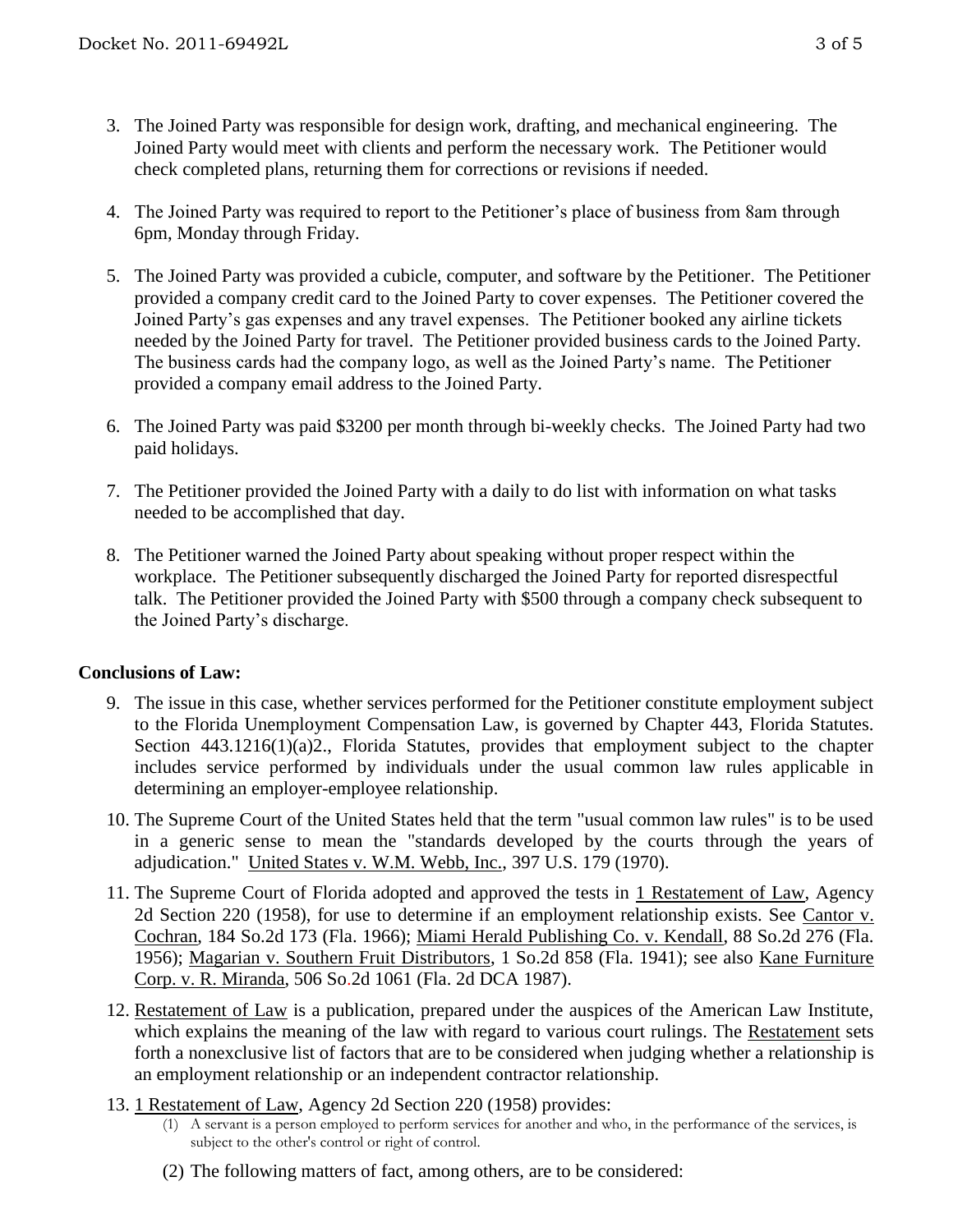- (a) the extent of control which, by the agreement, the business may exercise over the details of the work;
- (b) whether or not the one employed is engaged in a distinct occupation or business;
- (c) the kind of occupation, with reference to whether, in the locality, the work is usually done under the direction of the employer or by a specialist without supervision;
- (d) the skill required in the particular occupation;
- (e) whether the employer or the worker supplies the instrumentalities, tools, and the place of work for the person doing the work;
- (f) the length of time for which the person is employed;
- $(g)$  the method of payment, whether by the time or by the job;
- (h) whether or not the work is a part of the regular business of the employer;
- (i) whether or not the parties believe they are creating the relation of master and servant;
- (j) whether the principal is or is not in business.
- 14. Comments in the Restatement explain that the word "servant" does not exclusively connote manual labor, and the word "employee" has largely replaced "servant" in statutes dealing with various aspects of the working relationship between two parties. In Department of Health and Rehabilitative Services v. Department of Labor & Employment Security, 472 So.2d 1284 (Fla. 1<sup>st</sup> DCA 1985) the court confirmed that the factors listed in the Restatement are the proper factors to be considered in determining whether an employer-employee relationship exists. However, in citing La Grande v. B&L Services, Inc.,  $432$  So.2d  $1364$ ,  $1366$  (Fla. 1<sup>st</sup> DCA 1983), the court acknowledged that the question of whether a person is properly classified an employee or an independent contractor often cannot be answered by reference to "hard and fast" rules, but rather must be addressed on a case-by-case basis.
- 15. The evidence presented in this case reveals that the Petitioner exercised control over where and when the work was performed. The Joined Party was expected to report to the Petitioner's place of business from 8am through 6pm each work day.
- 16. The Petitioner supplied the location, tools, and equipment necessary to perform the work. The Petitioner further provided the Joined Party with a company credit card. The Petitioner covered the Joined Party's travel expenses and booked flights on behalf of the Joined Party. The Joined Party was provided with business cards with the company name and logo as well as a company email address.
- 17. The Joined Party provided services for the Petitioner for approximately one year. Such a length of service tends to indicate a more permanent arrangement than the temporary nature of an independent contractor relationship.
- 18. The Joined Party was paid a salary. Payment by time is indicative of an employer-employee relationship.
- 19. The Petitioner warned and eventually discharged the Joined Party for reported disrespectful behavior. Verbal warnings for conduct not directly related to the work is more typical of an employer-employee relationship.
- 20. A preponderance of the evidence presented in this case reveals that the Petitioner established sufficient control as to create an employer-employee relationship between the parties.
- 21. The Petitioner provided Proposed Findings of Fact and Conclusions of Law on July 29, 2011. Included with the proposed findings were a copy of an email and a copy of timesheets. New evidence may not be submitted after the hearing has been closed. Therefore, the additional documents are respectfully rejected. The Proposed Findings were considered and where those findings are reflected in the record, they are incorporated into this recommended order. Where the findings do not comport with the record, they are respectfully rejected.